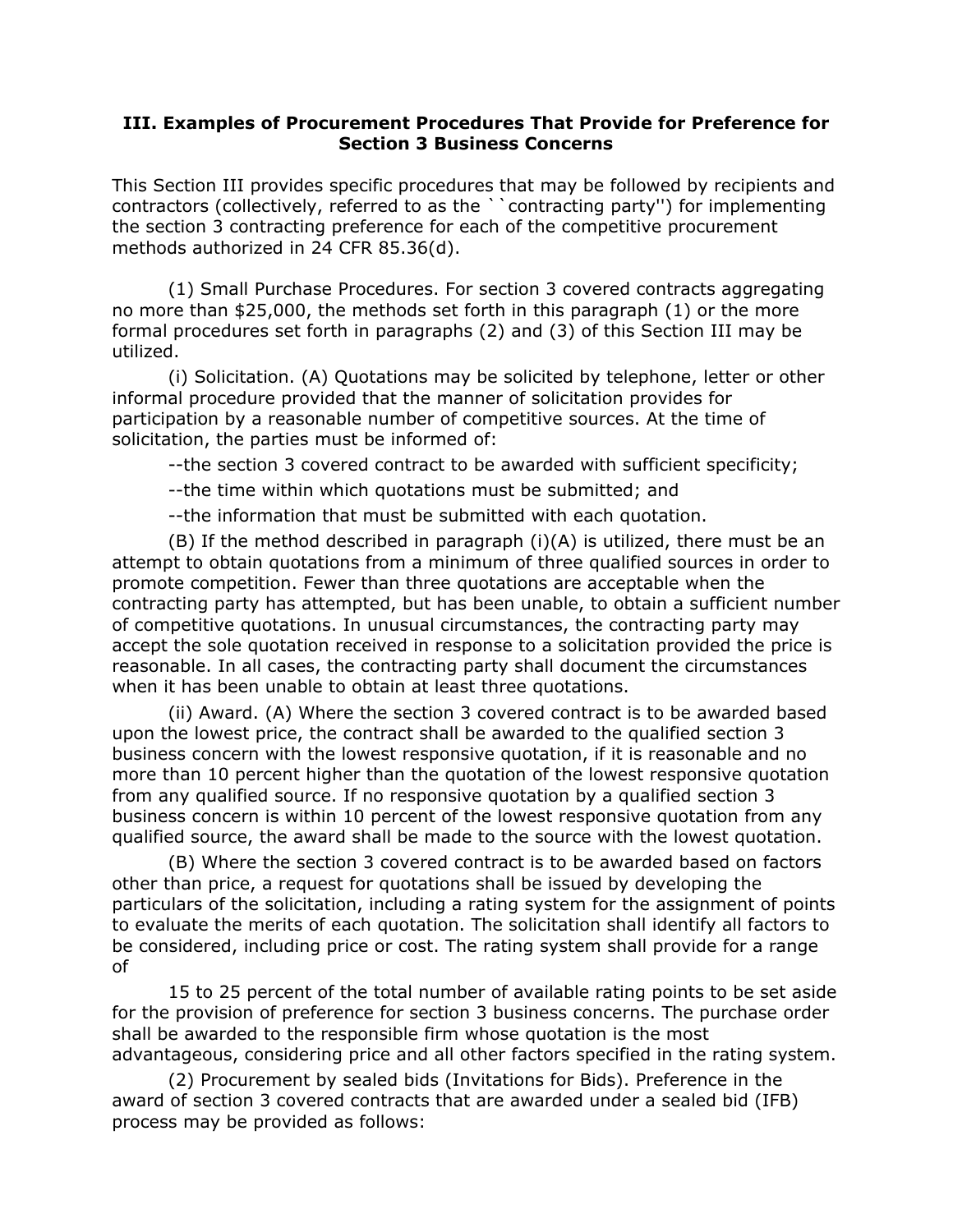[[Page 707]]

(i) Bids shall be solicited from all businesses (section 3 business concerns, and non-section 3 business concerns). An award shall be made to the qualified section 3 business concern with the highest priority ranking and with the lowest responsive bid if that bid--

(A) is within the maximum total contract price established in the

contracting party's budget for the specific project for which bids are being taken, and

(B) is not more than ``X'' higher than the total bid price of the lowest responsive bid from any responsible bidder. ``X'' is determined as follows:

---------------------------------------------------------------------------------------------

x=lesser of: --------------------------------------------------------------------------------------------- When the lowest responsive bid is less  $10\%$  of that bid or \$9,000. than \$100,000. When the lowest responsive bid is: At least \$100,000, but less than 9% of that bid, or \$16,000. \$200,000. At least  $$200,000$ , but less than  $8\%$  of that bid, or  $$21,000$ . \$300,000. At least \$300,000, but less than 7% of that bid, or \$24,000. \$400,000. At least  $$400,000$ , but less than 6% of that bid, or  $$25,000$ . \$500,000. At least \$500,000, but less than \$1 5% of that bid, or \$40,000. million. At least \$1 million, but less than 4% of that bid, or \$60,000. \$2 million. At least \$2 million, but less than 3% of that bid, or \$80,000. \$4 million. At least \$4 million, but less than 2% of that bid, or \$105,000. \$7 million. \$7 million or more................. 1\1/2\% of the lowest responsive bid, with no dollar limit. ---------------------------------------------------------------------------------------------

(ii) If no responsive bid by a section 3 business concern meets the requirements of paragraph (2)(i) of this section, the contract shall be awarded to a responsible bidder with the lowest responsive bid.